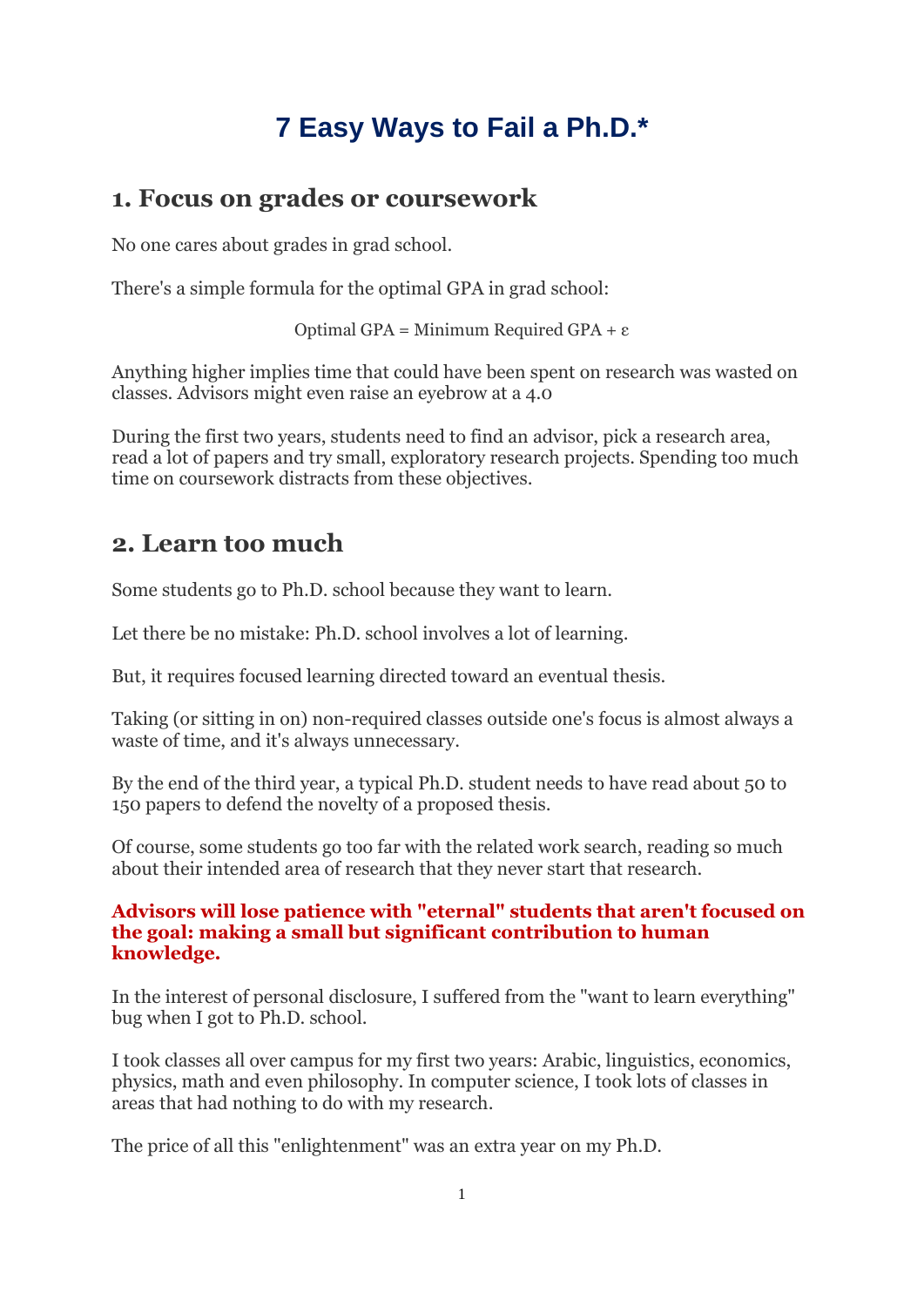I only got away with this detour because while I was doing all that, I was a TA, which meant I wasn't wasting my advisor's grant funding.

## **3. Expect perfection**

Perfectionism is a tragic affliction in academia, since it tends to hit the brightest the hardest.

Perfection cannot be attained. It is approached in the limit.

Students that polish a research paper well past the point of diminishing returns, expecting to hit perfection, will never stop polishing.

Students that can't begin to write until they have the perfect structure of the paper mapped out will never get started.

For students with problems starting on a paper or dissertation, my advice is that writing a paper should be an iterative process: start with an outline and some rough notes; take a pass over the paper and improve it a little; rinse; repeat. When the paper changes little with each pass, it's at diminishing returns. One or two more passes over the paper are all it needs at that point.

### **"Good enough" is better than "perfect."**

### **4. Procrastinate** *(Meaning: Postpone doing something as a regular practice)*

Chronic perfectionists also tend to be procrastinators.

So do eternal students with a drive to learn instead of research.

Ph.D. school seems to be a magnet for every kind of procrastinator.

Unfortunately, it is also a sieve that weeds out the unproductive.

# **5. Go rogue too soon/too late**

The advisor-advisee dynamic needs to shift over the course of a degree.

Early on, the advisor should be hands on, doling out specific topics and helping to craft early papers.

#### **Toward the end, the student should know more than the advisor about her topic.** Once the inversion happens, she needs to "go rogue" and start choosing the topics to investigate and initiating the paper write-ups. She needs to do so even if her advisor is insisting she do something else.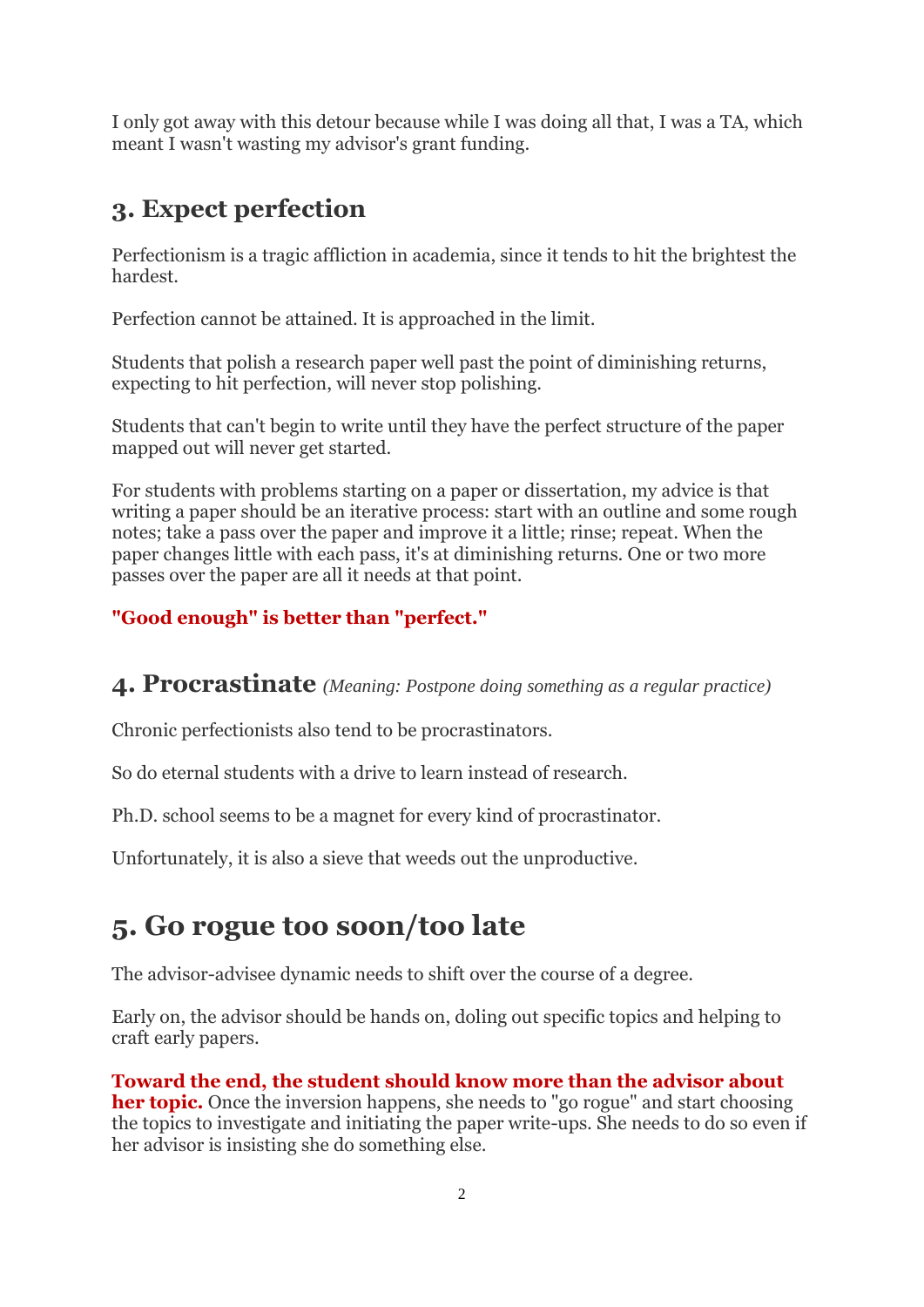The trick is getting the timing right.

Going rogue before the student knows how to choose good topics and write well will end in wasted paper submissions and a grumpy advisor.

On the other hand, continuing to act only when ordered to act past a certain point will strain an advisor that expects to start seeing a "return" on an investment of time and hard-won grant money.

Advisors expect near-terminal Ph.D. students to be proto-professors with intimate knowledge of the challenges in their field. **They should be capable of selecting and attacking research problems of appropriate size and scope.**

## **6. Aim too low**

Some students look at the weakest student to get a Ph.D. in their department and aim for that.

This attitude guarantees that no professorship will be waiting for them.

And, it all but promises failure.

The weakest Ph.D. to escape was probably repeatedly unlucky with research topics, and had to settle for a contingency plan.

Aiming low leaves no room for uncertainty.

### **And, research is always uncertain.**

# **7. Aim too high**

A Ph.D. seems like a major undertaking from the perspective of the student.

It is.

But, it is not the final undertaking. **It's the** *start* **of a scientific career.**

A Ph.D. does not have to cure cancer or enable cold fusion.

At best a handful of chemists remember what Einstein's Ph.D. was in.

Einstein's Ph.D. dissertation was a principled calculation meant to estimate Avogadro's number. He got it wrong. By a factor of 3.

He still got a Ph.D.

A Ph.D. is a small but significant contribution to human knowledge.